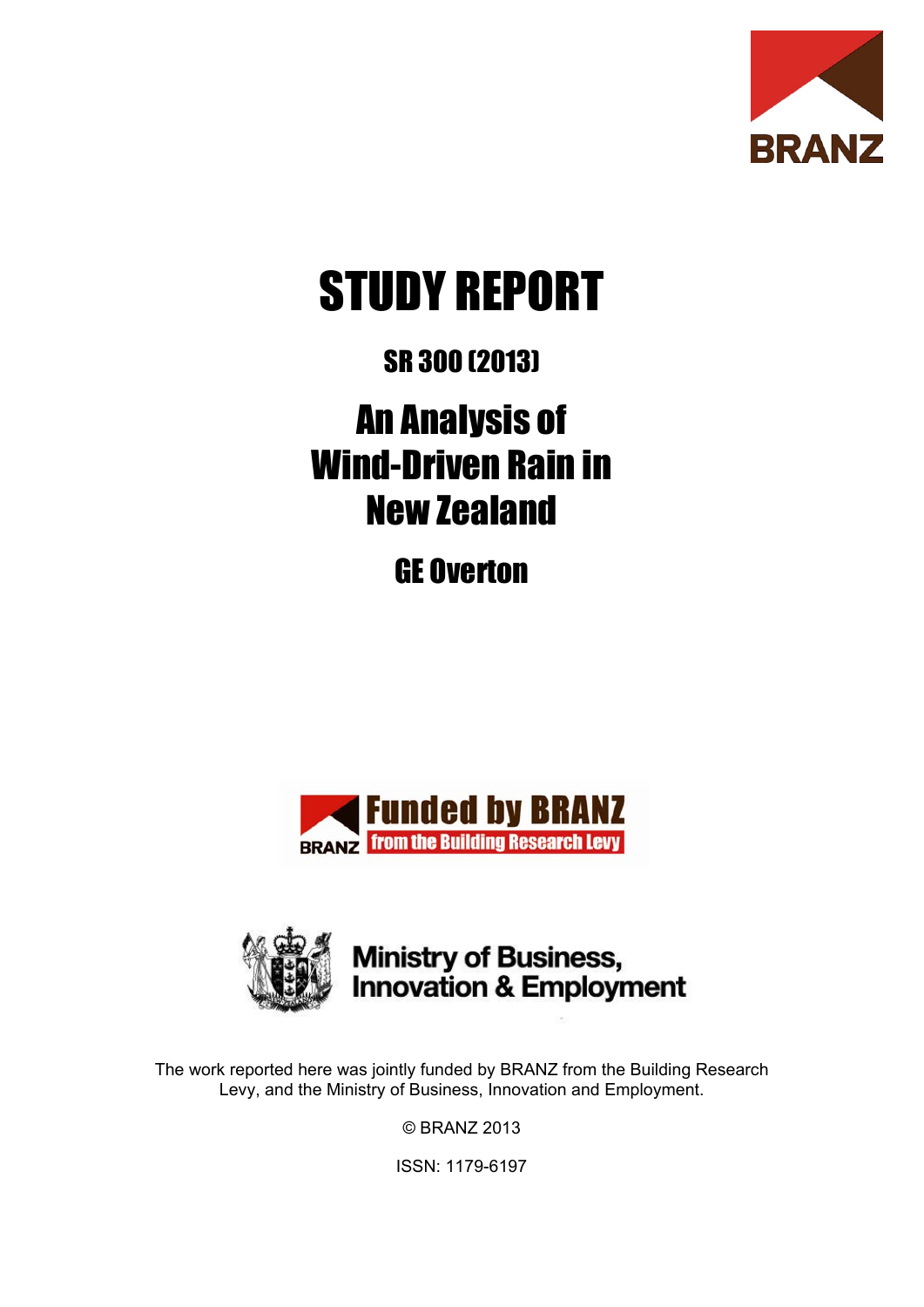## **Preface**

This report contains data generated for use in BRANZ's Weathertightness, Air Quality and Ventilation Engineering (WAVE) Programme. Although the data in this report does not target an industry need in itself, it is felt that it is of sufficient interest to the industry and the wider public to warrant publication.

## **Acknowledgments**

This work was funded by the Ministry for Business, Innovation and Employment and the Building Research Levy. The assistance of Mark O'Hare is gratefully acknowledged.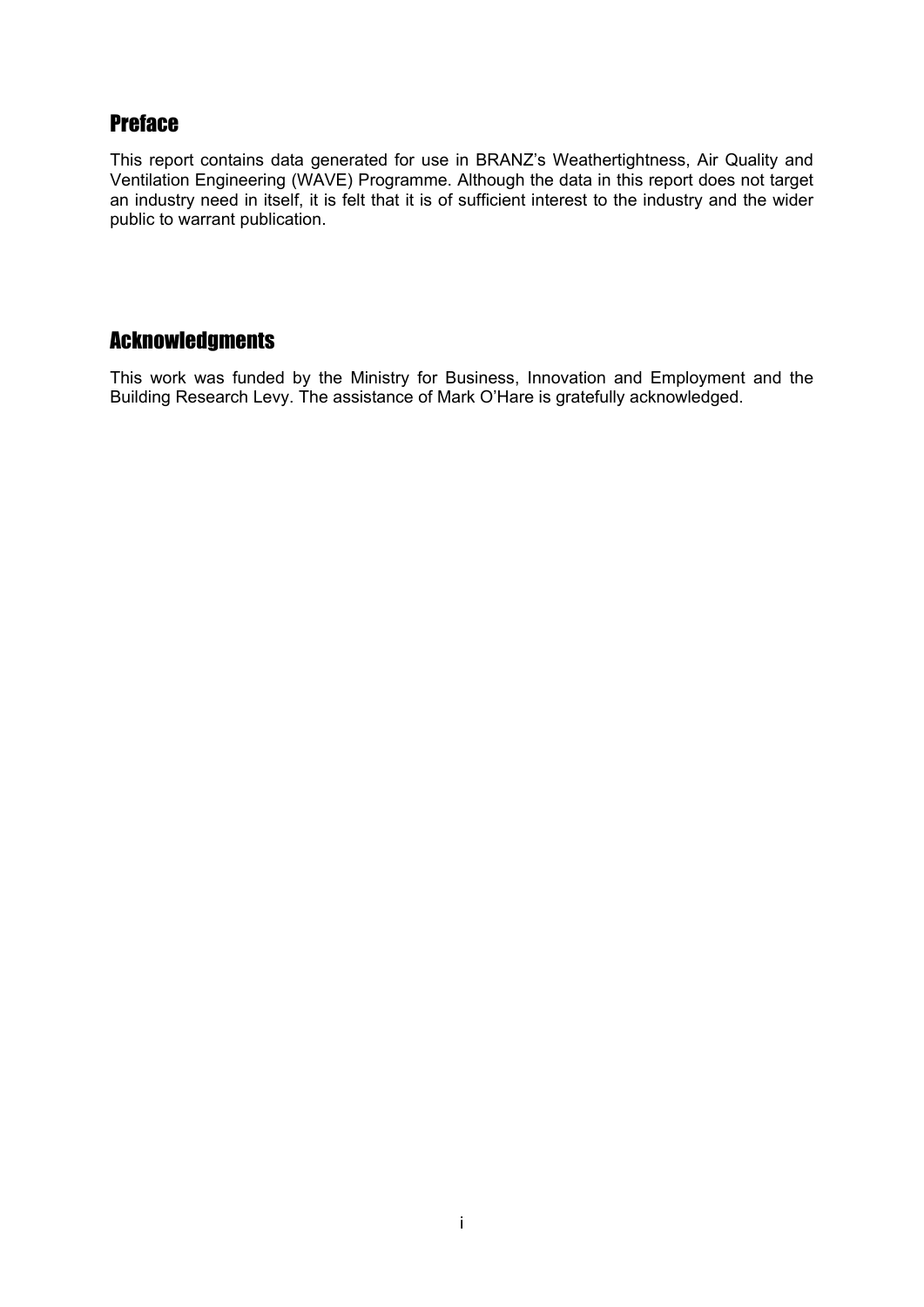## An Analysis of Wind-Driven Rain in New Zealand

## **BRANZ Study Report SR 300**

## **GE Overton**

## **Ahstract**

This paper presents an analysis of wind-driven rain across 34 sites in New Zealand and the results are compared with selected data from other countries. The results are also compared to the test parameters in E2/VM1 (DBH 2011), the current verification method for demonstrating weathertightness of residential cladding systems in New Zealand.

Urban areas in New Zealand were found to experience high levels of wind-driven rain compared with other countries, although it is not always straightforward to make direct comparisons with other data.

The pressures from E2/VM1 exceed the five-year wind-driven rain rates and wind pressures for the vast majority of locations in New Zealand. If it was desired to base a water penetration tests on the interaction of wind and rain in New Zealand, the test pressures could be lower than what is currently in E2/VM1. However, it is not recommended to alter E2/VM1 in light of this study. This is because of the arbitrary nature of any choice about suitable return periods for water penetration and the fact that E2/VM1 has proven itself to be a successful procedure over the years.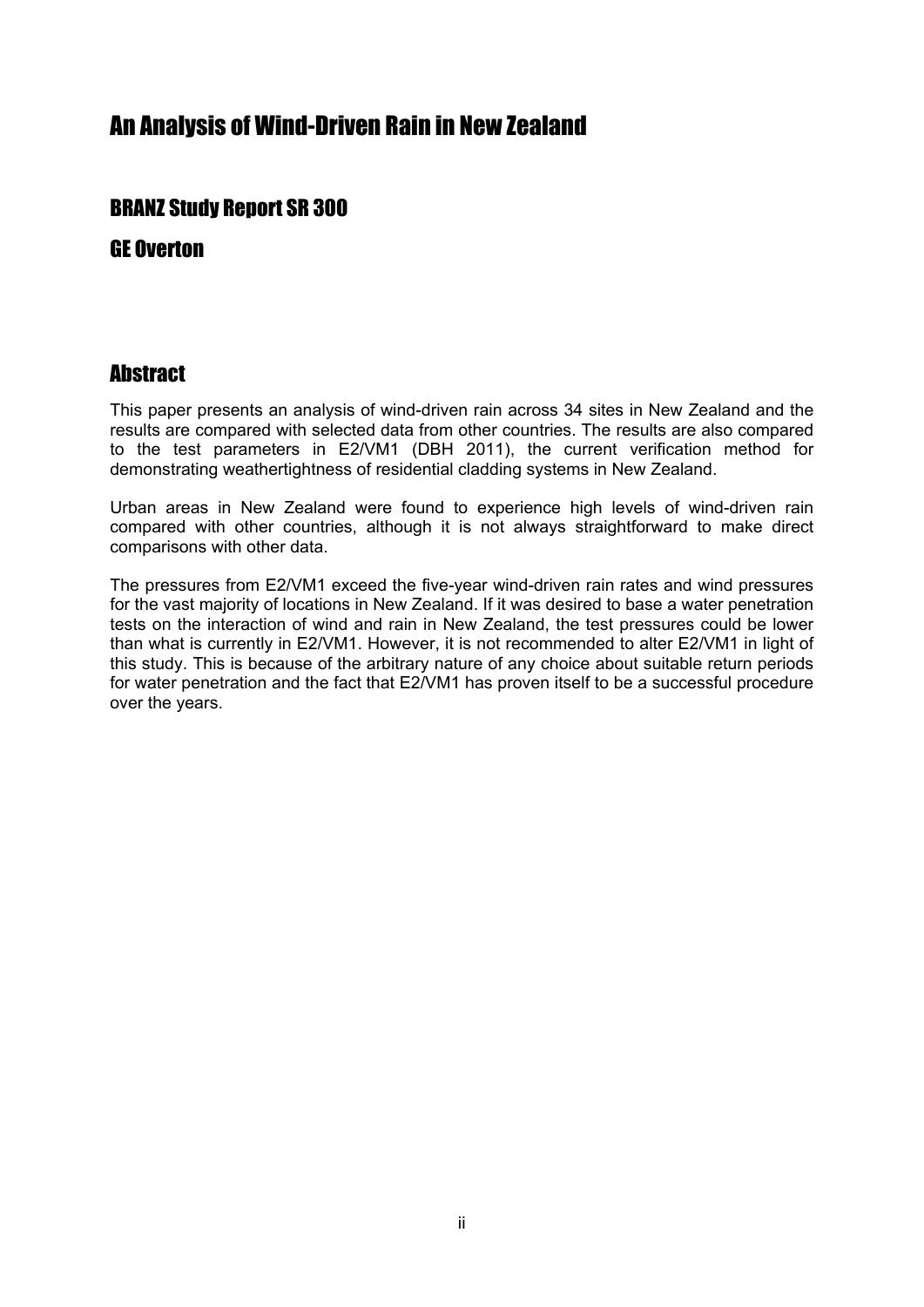## **Contents**

## **Page**

| 2. |     |  |     |  |  |  |
|----|-----|--|-----|--|--|--|
|    | 2.1 |  |     |  |  |  |
|    |     |  |     |  |  |  |
|    |     |  |     |  |  |  |
|    |     |  |     |  |  |  |
|    | 2.2 |  |     |  |  |  |
|    | 23  |  |     |  |  |  |
| 3. |     |  |     |  |  |  |
| 4. |     |  |     |  |  |  |
|    | 41  |  |     |  |  |  |
|    | 42  |  |     |  |  |  |
|    | 43  |  |     |  |  |  |
|    | 44  |  |     |  |  |  |
| 5. |     |  | 14  |  |  |  |
|    |     |  | .15 |  |  |  |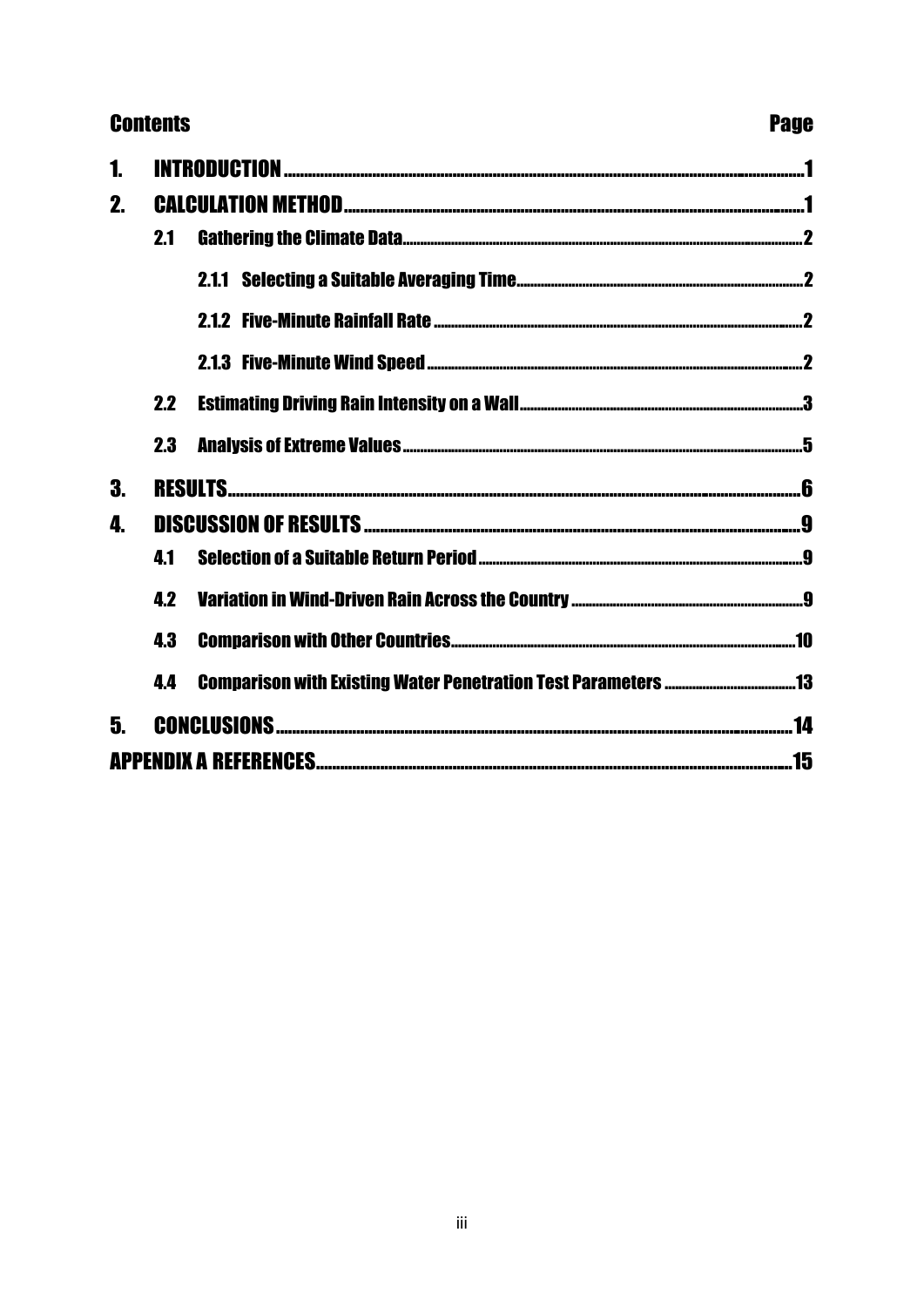#### $\blacksquare$ **INTRODUCTION**

Wind driven rain (WDR) is the term used to describe how much rain hits a vertical surface, for example, the wall of a building. Without the presence of wind, raindrops would fall vertically and a roof with eaves would be all that was needed to protect windows and other sensitive building elements in the wall from getting wet. The wind however, causes raindrops to deviate from a vertical trajectory so they can strike a wall. typically forming a film of water on the surface.

The presence of water on the surface of a wall is one of the three things needed for a leak to occur; the other two being a pathway for the water to follow and a force to drive the water along the pathway. As well as causing the raindrops to strike the wall, the wind pressure is related to the pressure difference across a cladding, one of the forces that can drive water into the wall. In most cases however, the pressure difference across the cladding will be substantially less than the wind pressure acting on the surface.

Quantifying the amount of water that strikes a wall cladding and the accompanying wind pressure is a key step in deriving a true performance basis for weathertight design. Other steps include calculating how much of this water penetrates the cladding and investigating what subsequently happens to that water. Previous work at BRANZ (Bassett et al. 2009) has established the potential for ventilation drying in walls and investigated leakage characteristics for claddings, while current work involves measuring the leakage through various joints.

It is therefore useful to look at the amount of WDR that actually occurs in New Zealand. This paper presents an analysis of WDR across 34 sites and the results are compared with selected data from other countries. The results are also compared to the test parameters in E2/VM1 (DBH 2011), the current verification method for demonstrating weathertightness of residential cladding systems in New Zealand.

#### $\boldsymbol{\eta}$ **CALCULATION METHOD**

WDR is not typically measured at weather stations. Instead, semi-empirical relationships are used to relate the measurements available to the amount of WDR. The measurements available are typically the total rainfall per hour (mm), the hourly average wind speed (m/s) and the maximum three-second gust speed (m/s). For a detailed review of the measurement of WDR and various semi-empirical methods, the reader is referred to the extensive review performed by Blocken and Carmeliat (2010).

The calculation method used in this study was that described by Sahal and Lacasse (2008). Sahal and Lacasse essentially reviewed various methods for quantifying driving rain and then combined a number of these methods to form a step-by-step procedure for calculating test parameters (spray rates and pressures) that would represent the WDR for a given geographic location.

The calculation steps can be grouped into the following stages:

- gathering the climate data this preliminary step includes correcting for averaging time and local terrain effects
- estimating the intensity of wind-driven rain using empirical methods to calculate the rate at which rainfall hits a wall
- an analysis of extremes using the peak WDR and wind events each year to assess the probability of exceeding a certain WDR rate or wind pressure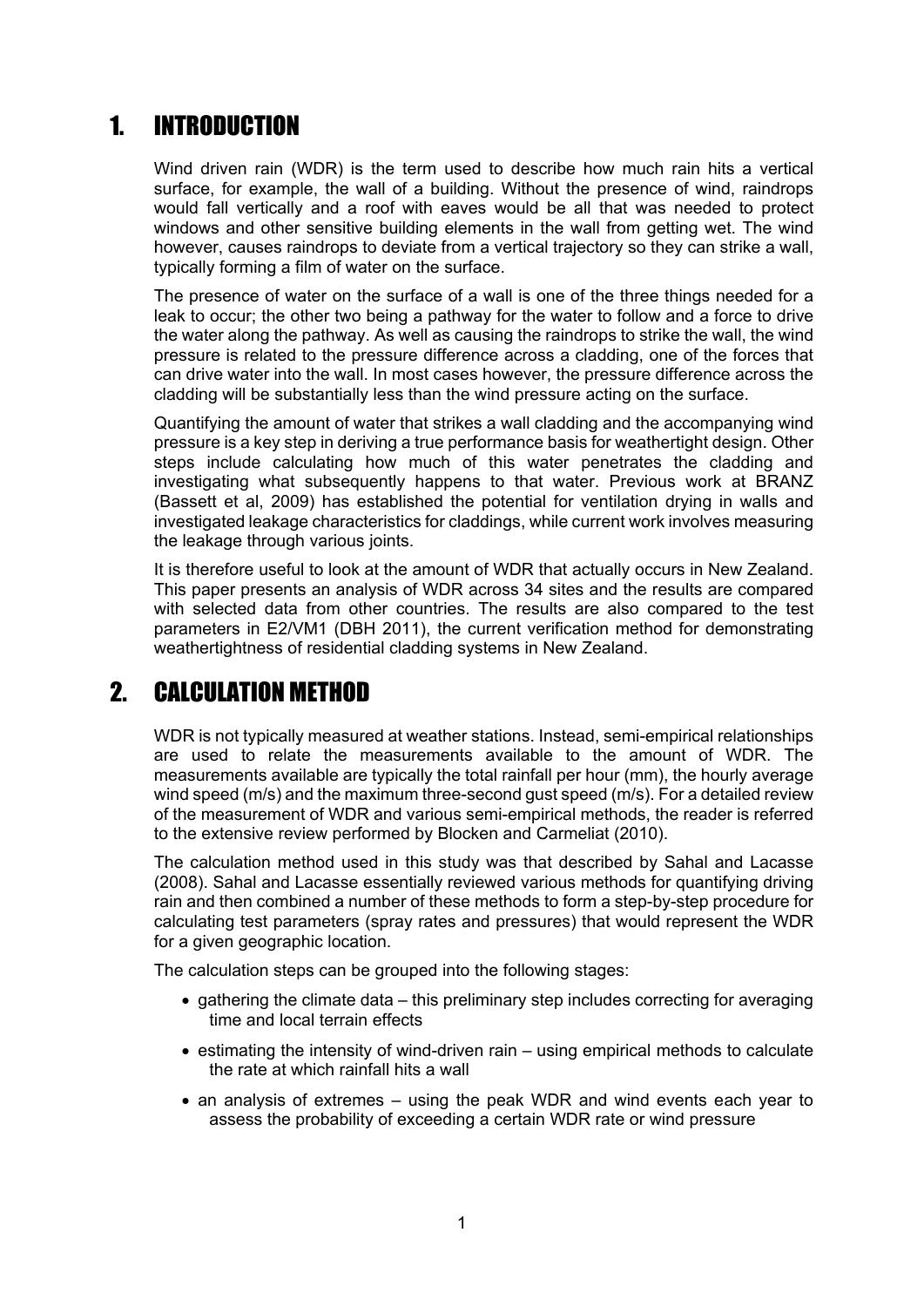## **2.1 Gathering the Climate Data**

The source weather data used in this analysis came from the NIWA National Climate Database. Hourly rainfall, average wind speed and maximum gust data were obtained for 34 locations across the country covering a 15-year period (1997-2011). These locations were chosen primarily for the completeness of the data available, i.e. rainfall. average wind speed and gust data were available for at least 95% of the hours in the 15vear period.

## **2.1.1 Selecting a Suitable Averaging Time**

Wind and rain data is typically available in hourly form, i.e. the total rainfall for each hour and the average wind speed over each hour. When considering driving rain, an hour may not be the most suitable time period to consider. Mayo (1998) proposed that the maximum rainwater runoff from a wall is associated with an averaging time of five minutes and this averaging time was used in this study.

## **2.1.2 Five-Minute Rainfall Rate**

The five-minute rainfall rate can be estimated from the hourly rainfall rate as follows (Choi, 1998):

$$
r_{h(300)} = r_{h(3600)} \times \left(\frac{3600}{300}\right)^{0.42} \tag{1}
$$

Where  $r_h$  is the rainfall rate (mm/min).

The hourly rainfall data available from the weather stations was simply divided by 60 to give  $r_{h(3600)}$ , the hourly rainfall rate (mm/min).

### **2.1.3 Five-Minute Wind Speed**

The calculation of a five-minute wind speed is more complicated than the corresponding rainfall calculation. One complication is the fact that the anemometers at the various weather stations are not necessarily at the same height nor do they have the same surrounding terrain as each other. Therefore wind speed modifiers for both height and terrain were used to normalise the data.

The connection between the meteorological wind velocities and the normalised wind velocities is given by (2):

$$
\frac{V_{norm}}{V_{met}} = \frac{T_{norm} \alpha_{norm} (z_{norm} / 10)^{\gamma_{norm}}}{T_{met} \alpha_{met} (z_{met} / 10)^{\gamma_{met}}}
$$
\n(2)

Where V is the wind velocity, z the anemometer mast height, T is a topographical factor that accounts for wind acceleration over topographical features (see Table 1),  $\alpha$  is a surface roughness factor (see Table 2, drawn from Grimnrud et all [1981]) and  $\gamma$  scales the height variation of wind velocity according to surface roughness (also see Table 2).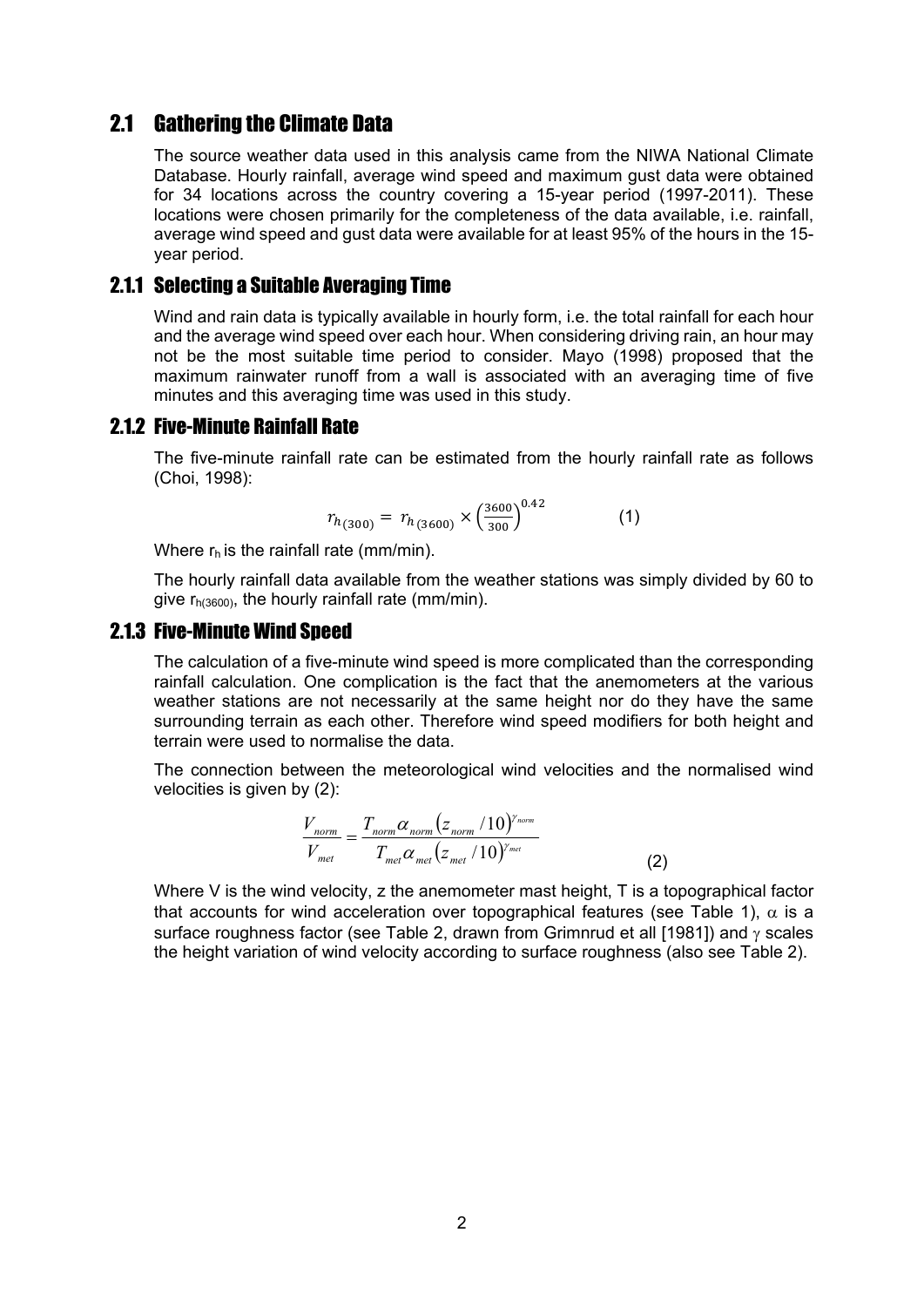|  |  |  | Table 2-1 Topography Factor (from NZS 4203 - Now Superseded) |
|--|--|--|--------------------------------------------------------------|
|--|--|--|--------------------------------------------------------------|

| Topography                                                                                                                                                                                            | $T_1$ |
|-------------------------------------------------------------------------------------------------------------------------------------------------------------------------------------------------------|-------|
| Valleys and gorges shaped to produce   1.2 to 1.3<br>funnelling of the wind; exposed hillsides,<br>peaks and ridges where acceleration of<br>the wind is known to occur; especially<br>abnormal sites |       |
| All other                                                                                                                                                                                             | 1.0   |

| <b>Ground</b><br><b>Roughness</b><br>Category | <b>Terrain Description</b>                                                                              | γ    | $\alpha$ |
|-----------------------------------------------|---------------------------------------------------------------------------------------------------------|------|----------|
|                                               | Ocean or other body of water with at least five<br>kilometres of unrestricted expanse                   | 0.10 | 1.3      |
| $\mathcal{P}$                                 | Flat terrain with some isolated obstacles, e.g.<br>buildings or trees well separated from each<br>other | 0.15 |          |
| 3                                             | Rural areas with low buildings, trees, etc.                                                             | 0.20 | 0.85     |
| 4                                             | Urban, industrial or forest areas                                                                       | 0.25 | 0.67     |
| 5                                             | Centre of large city                                                                                    | 0.35 | 0.47     |

#### Table 2-2 Coefficients of the Ground Roughness Function

The various factors in Table 2-1 and Table 2-2 were assessed for each weather station during earlier work at BRANZ. The old loadings code, NZS 4203 - General Structural Design and Design Loadings for Buildings (New Zealand Standards 1992) has now been superseded by NZS 1170 – General Structural Design and Design Loadings for Buildings (New Zealand Standards 2002) but it is considered the calculation would be largely unaffected and so the wind speed modifiers from this earlier work were used in this study.

The wind speed data from each station was normalised to a height of 10 m, a topographical factor of 1.0 and a ground roughness category of 1. Once the normalised wind speeds had been derived, the short-duration (five-minute) wind speed  $V_{(300)}$  was calculated using the following equation (Choi, 1998):

$$
V_{(300)} = (V_{(3)} - V_{(3600)}) \times \left(\frac{\ln(300/3600)}{\ln(3/3600)}\right) + V_{(3600)}\tag{3}
$$

Where  $v_{(3600)}$  is the hourly wind speed and  $v_{(3)}$  is the three-second gust speed in m/s.

## **2.2 Estimating Driving Rain Intensity on a Wall**

The five-minute wind speed and rainfall rate were then used to calculate the WDR rate (mm/min) using equations given by Straube and Burnett (2000):

$$
WDR = RAF \times DRF \times cos\theta \times V_h \times r_h \tag{4}
$$

Where RAF is a rain admittance factor (proposed by Straube to be 0.9), DRF $(r_h)$  is the driving rain factor,  $r_h$  is the rainfall rate (mm/min),  $\theta$  is the direction of the wind (relative to the wall, chosen here to be 90°, i.e. normal) and  $V_h(m/s)$  is the wind speed at the height of interest (left at 10 m standard wind probe height).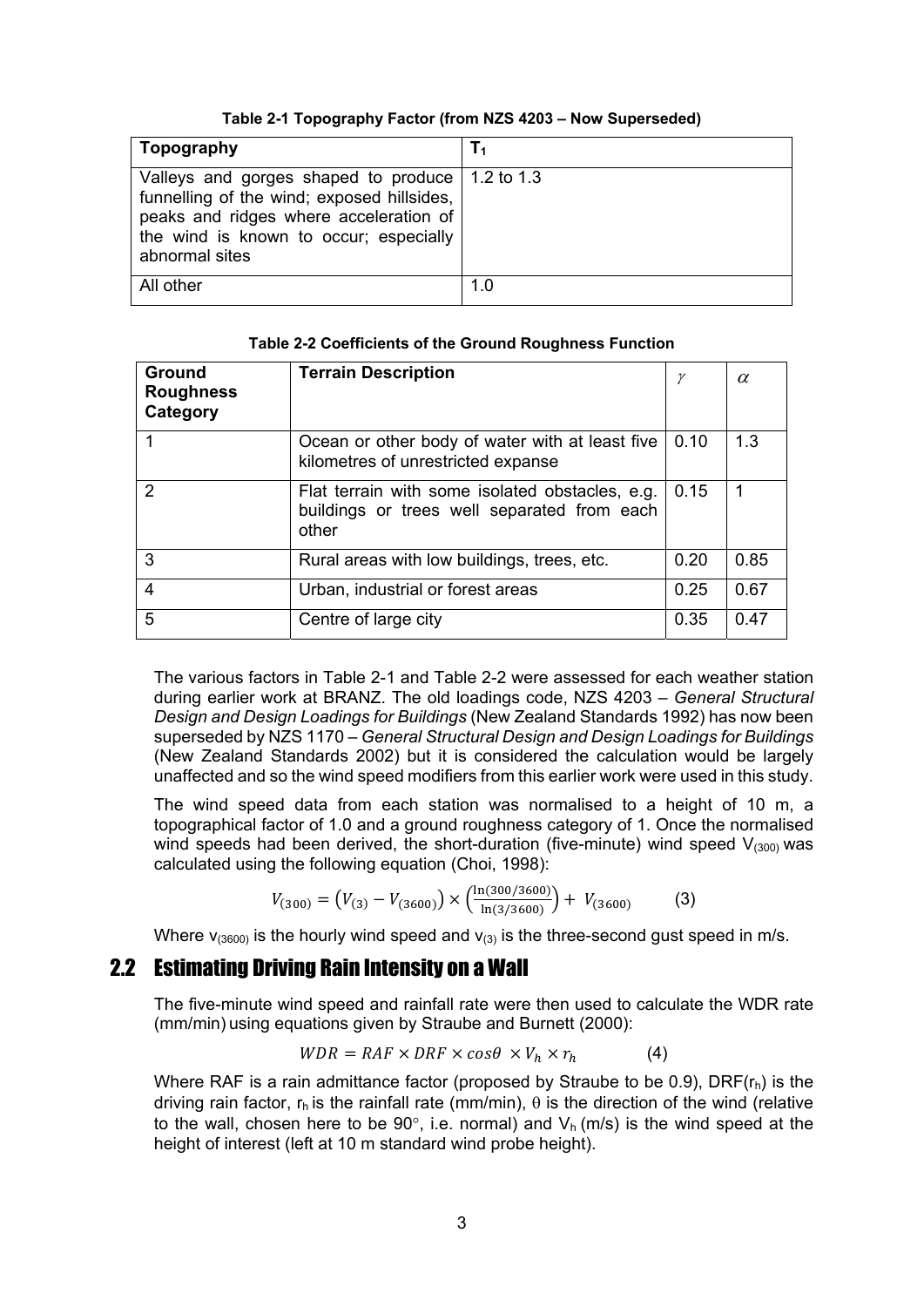The driving rain factor is the proportionality constant that relates rain falling on a horizontal plane to that falling on a vertical plane:

$$
WDR = DRF(r_h) \times V_h \times r_h \tag{5}
$$

The driving rain factor is a function of the rainfall rate. If we assume the raindrops are at their terminal velocity  $(V_t)$  in the vertical direction (normally reached after falling approximately 12 m [Wang 1977]) and are small enough that they have a horizontal velocity equal to that of the wind, we have the following situation:



Figure 1 Resultant Velocity Vector for a Raindrop

From Figure 1, we can see that the DRF is simply the inverse of the terminal velocity of the raindrops:

$$
DRF = \frac{1}{v_t} \tag{6}
$$

The terminal velocity of the raindrops is a function of the raindrop diameter, which is in turn a function of the rainfall rate

There are several options for calculating raindrop diameter. The one used in this study was the formula for predominant drop size, D<sub>pred</sub> (Cornick et al, 2002):

$$
D_{pred} = a \times \left(\frac{n-1}{n}\right)^{1/n} \tag{7}
$$

Where  $a = 1.30 \times r_h^p$ ,  $p = 0.232$ ,  $n = 2.25$ .

Then, the terminal velocity can be calculated as follows (Dingle and Lee, 1972):

 $V_i$  = -0.16603 + 4.91884D-0.888016D<sup>2</sup> + 0.054888D<sup>3</sup>  $(8)$ 

In summary, for a particular rainfall rate the predominant drop size can be estimated, then the corresponding terminal velocity is calculated and finally the inverse of this is taken as the driving rain factor. DRF.

The DRF is then multiplied by the normalised wind speed and the rainfall rate to get the free stream wind-driven rain. Finally we use a rain admittance factor (0.9 in this study) to account for the presence of the building and calculate the rate at which rain hits a vertical wall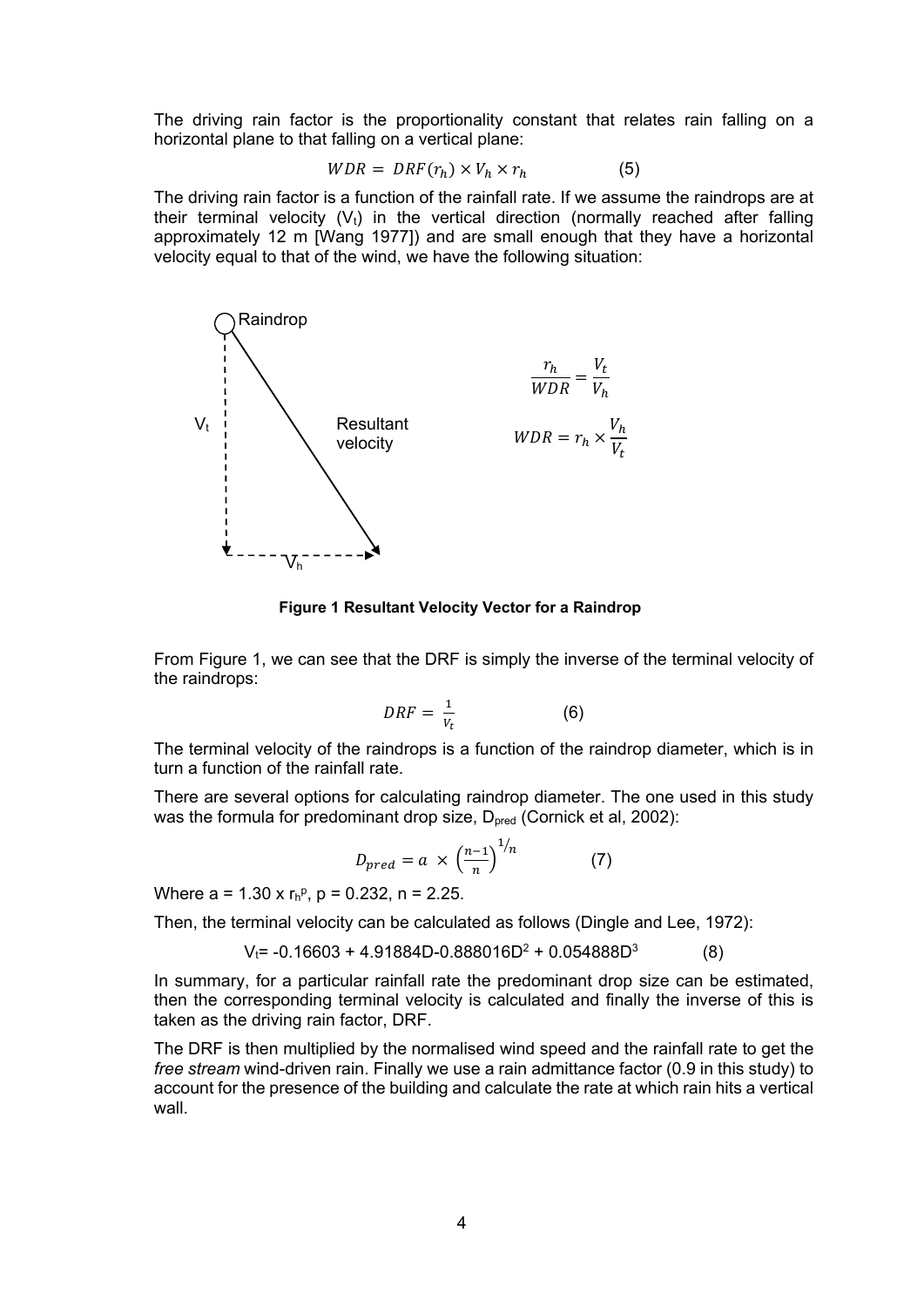## **2.3 Analysis of Extreme Values**

To calculate the chances of exceeding a given WDR rate and wind speed in any given year, an analysis of extremes was used. The method employed in this study was that of Gumbel (1954) and is summarised below (Holmes, 2001):

- the largest value (WDR or wind speed) in each calendar year was extracted
- the values were ranked from smallest to largest: 1, 2, ... m ... to N
- each value was assigned a probability (p) of exceedance, where  $-$

$$
p=\frac{m}{N+1}\qquad \quad \ \ (8)
$$

• a reduced variate (y) was formed from  $-$ 

$$
y = -\ln(-\ln(p)) \quad (9)
$$

- the values (WDR or wind speed) were then plotted against y and a linear regression was used to draw a line of best fit, having an intercept, c, and a gradient, m
- the value for a given return period  $X_R$  (where X is the WDR or the wind speed) was then calculated as  $-$

$$
X_R = c + m \left\{-\log_e \left[ -\log_e \left( 1 - \frac{1}{R} \right) \right] \right\} \tag{10}
$$

Where R is the return period in years.

It should be noted that a 50-year return period, for example, has a probability of exceedance of 0.02 (1/50) in any one year. It should not be interpreted as recurring regularly every 50 years.

When considering the wind speed, the coincidence of wind and rain was accounted for by analysing only those wind speeds when the WDR rate was above a certain threshold. Choi (1998) chose to use 5 mm/hr of driving rain as a threshold and this was the practice followed here.

Wind speeds and WDR rates were calculated for return periods of five, ten, 25 and 50 years.

The resultant wind speeds were then converted to a pressure using the relationship:

$$
P = \frac{1}{2}\rho V^2 \tag{11}
$$

Where P is the pressure (Pa), V is the wind speed (m/s) and  $\rho$  is the density of the air, taken to be 1.2  $kg/m<sup>3</sup>$ .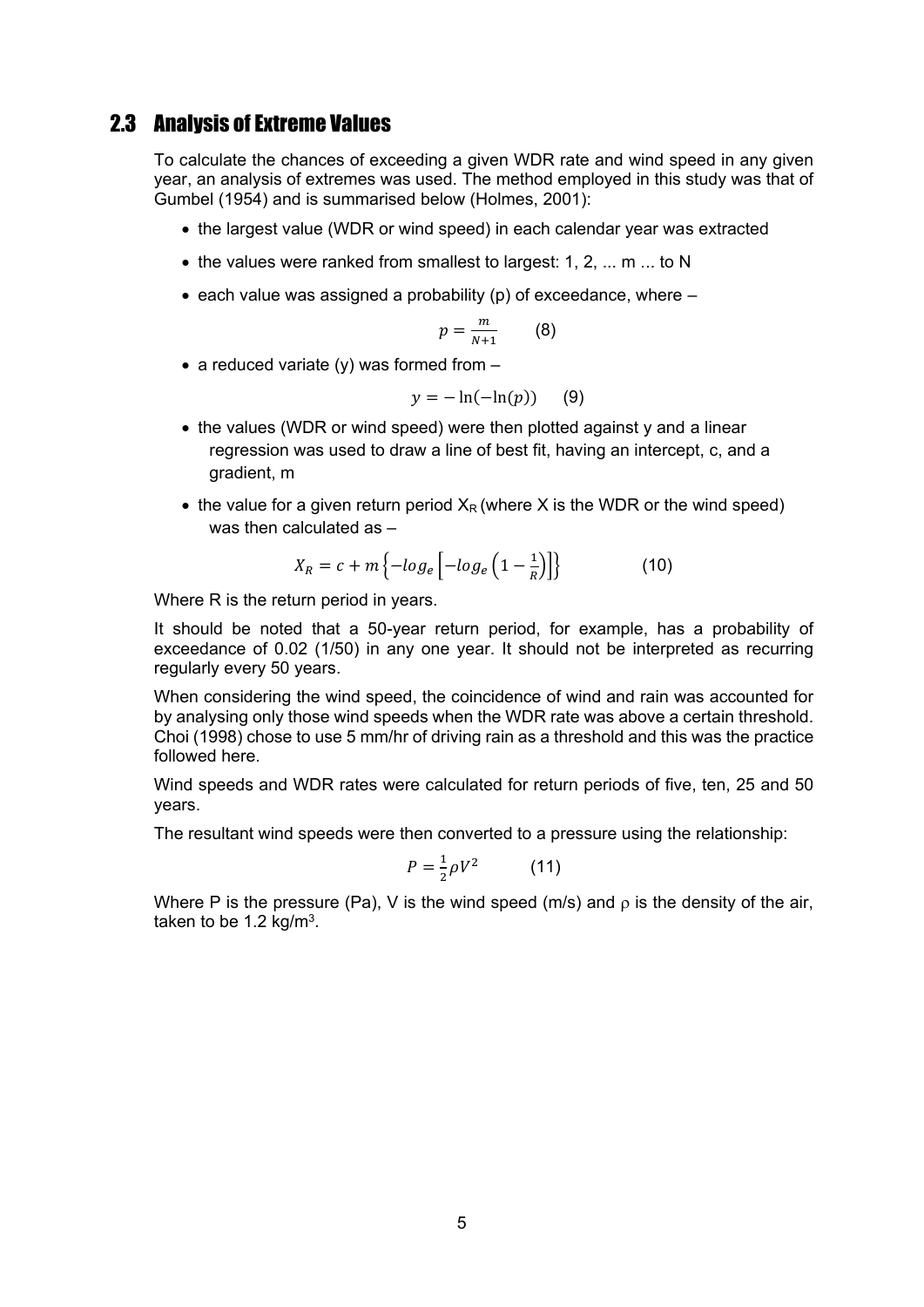## 3. RESULTS

Table 3-1 shows the results from the analysis for 34 locations (sorted alphabetically), using the five-minute wind and rain data.

 $\overline{\phantom{0}}$ 

| Table 3-1 Normalised Driving Rain in New Zealand Based on Five-Minute Rain and Wind Data |
|------------------------------------------------------------------------------------------|
|------------------------------------------------------------------------------------------|

| <b>Five-Minute Data</b> | <b>Driving Rain Level</b><br>(mm/min) |      |                              |      | <b>Wind Pressure (Pa)</b><br>(≥5 mm/hr Driving Rain) |     |     |     |  |
|-------------------------|---------------------------------------|------|------------------------------|------|------------------------------------------------------|-----|-----|-----|--|
|                         |                                       |      |                              |      |                                                      |     |     |     |  |
|                         |                                       |      | <b>Return Period (Years)</b> |      | <b>Return Period (Years)</b>                         |     |     |     |  |
| Location                | 5                                     | 10   | 25                           | 50   | 5                                                    | 10  | 25  | 50  |  |
| Auckland                | 2.84                                  | 3.37 | 4.03                         | 4.52 | 284                                                  | 313 | 352 | 383 |  |
| Blenheim                | 1.77                                  | 2.24 | 2.84                         | 3.28 | 267                                                  | 310 | 368 | 415 |  |
| Castlepoint             | 3.95                                  | 4.87 | 6.03                         | 6.89 | 373                                                  | 429 | 506 | 568 |  |
| Christchurch            | 1.45                                  | 1.68 | 1.97                         | 2.18 | 208                                                  | 240 | 282 | 317 |  |
| Dunedin                 | 1.36                                  | 1.58 | 1.86                         | 2.07 | 255                                                  | 300 | 361 | 410 |  |
| Gisborne                | 2.25                                  | 2.54 | 2.91                         | 3.18 | 229                                                  | 275 | 340 | 392 |  |
| Gore                    | 2.02                                  | 2.46 | 3.02                         | 3.44 | 307                                                  | 364 | 444 | 508 |  |
| Hamilton                | 3.19                                  | 3.79 | 4.55                         | 5.12 | 233                                                  | 267 | 313 | 349 |  |
| <b>Hicks Bay</b>        | 3.61                                  | 4.25 | 5.07                         | 5.67 | 310                                                  | 351 | 405 | 448 |  |
| Hokitika                | 3.53                                  | 4.11 | 4.84                         | 5.38 | 258                                                  | 291 | 336 | 371 |  |
| Invercargill            | 1.77                                  | 1.90 | 2.07                         | 2.19 | 423                                                  | 487 | 575 | 645 |  |
| Kaikoura                | 2.18                                  | 2.57 | 3.07                         | 3.44 | 390                                                  | 436 | 498 | 546 |  |
| Mahia                   | 3.33                                  | 4.17 | 5.23                         | 6.01 | 343                                                  | 424 | 538 | 631 |  |
| Manapouri               | 1.03                                  | 1.14 | 1.27                         | 1.37 | 173                                                  | 201 | 240 | 271 |  |
| Napier                  | 2.09                                  | 2.42 | 2.84                         | 3.15 | 220                                                  | 261 | 317 | 363 |  |
| Nelson                  | 2.81                                  | 3.36 | 4.06                         | 4.58 | 255                                                  | 287 | 331 | 366 |  |
| New Plymouth            | 3.37                                  | 3.91 | 4.58                         | 5.09 | 304                                                  | 336 | 377 | 410 |  |
| Paeroa                  | 3.13                                  | 3.78 | 4.61                         | 5.22 | 256                                                  | 292 | 340 | 378 |  |
| <b>Palmerston North</b> | 2.08                                  | 2.49 | 3.00                         | 3.38 | 204                                                  | 220 | 241 | 257 |  |
| Paraparaumu             | 2.43                                  | 2.87 | 3.42                         | 3.83 | 253                                                  | 277 | 309 | 333 |  |
| <b>Puysegur Point</b>   | 4.90                                  | 5.55 | 6.38                         | 6.99 | 518                                                  | 563 | 623 | 669 |  |
| Queenstown              | 1.61                                  | 1.89 | 2.25                         | 2.51 | 219                                                  | 248 | 286 | 317 |  |
| Rotorua                 | 3.03                                  | 3.48 | 4.06                         | 4.49 | 231                                                  | 256 | 290 | 316 |  |
| Secretary Island        | 4.05                                  | 4.53 | 5.14                         | 5.59 | 369                                                  | 422 | 494 | 551 |  |
| South West Cape         | 2.50                                  | 2.79 | 3.15                         | 3.43 | 640                                                  | 692 | 761 | 813 |  |
| <b>Tara Hills</b>       | 2.37                                  | 3.26 | 4.38                         | 5.22 | 164                                                  | 201 | 253 | 296 |  |
| Taupo                   | 1.77                                  | 2.11 | 2.53                         | 2.85 | 170                                                  | 194 | 225 | 250 |  |
| Tauranga                | 4.15                                  | 5.05 | 6.19                         | 7.03 | 278                                                  | 310 | 353 | 386 |  |
| Timaru                  | 1.64                                  | 1.99 | 2.43                         | 2.76 | 165                                                  | 190 | 226 | 254 |  |
| Wanaka                  | 0.83                                  | 0.94 | 1.07                         | 1.16 | 121                                                  | 135 | 154 | 168 |  |
| Wellington              | 2.75                                  | 3.21 | 3.78                         | 4.21 | 377                                                  | 466 | 591 | 693 |  |
| Westport                | 3.19                                  | 3.56 | 4.04                         | 4.39 | 406                                                  | 463 | 541 | 602 |  |
| Whakatane               | 4.92                                  | 6.11 | 7.63                         | 8.75 | 344                                                  | 383 | 434 | 475 |  |
| Whangarei               | 4.71                                  | 5.81 | 7.21                         | 8.25 | 338                                                  | 394 | 472 | 533 |  |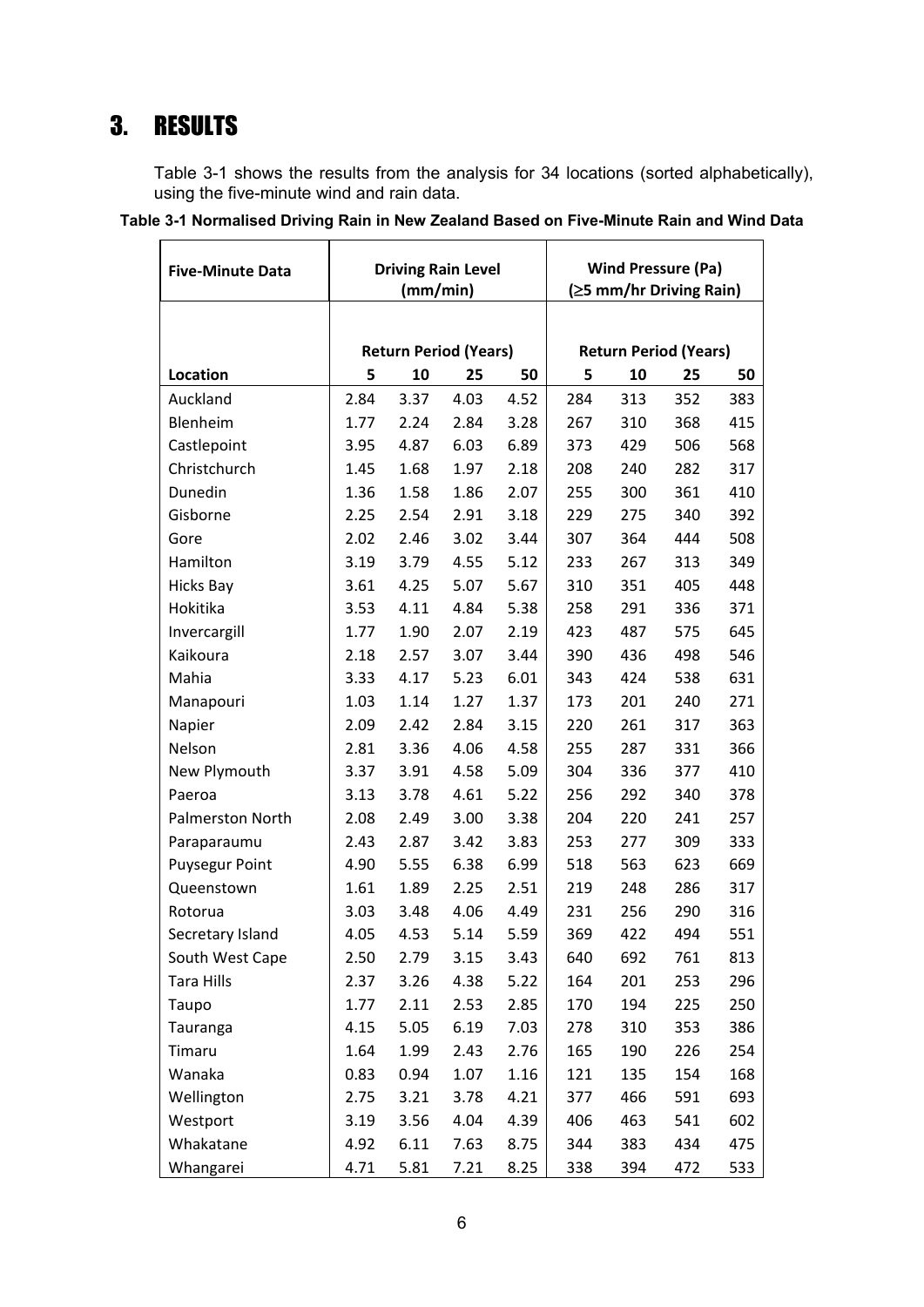Table 3-2 shows the results from using hourly weather data as opposed to five-minute data. Also included in this table is the Driven Rain Index, which is simply the product of the mean annual wind speed (m/s) and the mean annual rainfall (m/yr) (Lacy, 1965).

| <b>Hourly Data</b>    | <b>Driving Rain Level</b>    |      |      | <b>Wind Pressure (Pa)</b>    |     |     |     | <b>Driven</b><br>Rain |                        |
|-----------------------|------------------------------|------|------|------------------------------|-----|-----|-----|-----------------------|------------------------|
|                       | (mm/min)                     |      |      | (≥5 mm/hr Driving Rain)      |     |     |     | Index                 |                        |
|                       |                              |      |      |                              |     |     |     |                       | (m <sup>2</sup> /s.yr) |
|                       | <b>Return Period (Years)</b> |      |      | <b>Return Period (Years)</b> |     |     |     |                       |                        |
| Location              | 5                            | 10   | 25   | 50                           | 5   | 10  | 25  | 50                    |                        |
| Auckland              | 1.04                         | 1.24 | 1.50 | 1.69                         | 208 | 235 | 272 | 301                   | 5.0                    |
| Blenheim              | 0.61                         | 0.77 | 0.98 | 1.14                         | 190 | 236 | 301 | 355                   | 2.6                    |
| Castlepoint           | 1.50                         | 1.85 | 2.29 | 2.62                         | 311 | 367 | 445 | 508                   | 8.4                    |
| Christchurch          | 0.52                         | 0.60 | 0.70 | 0.77                         | 141 | 164 | 195 | 220                   | 2.3                    |
| Dunedin               | 0.44                         | 0.51 | 0.60 | 0.66                         | 144 | 167 | 199 | 225                   | 2.1                    |
| Gisborne              | 0.75                         | 0.85 | 0.98 | 1.07                         | 149 | 189 | 245 | 292                   | 3.1                    |
| Gore                  | 0.66                         | 0.79 | 0.96 | 1.08                         | 218 | 270 | 344 | 404                   | 3.3                    |
| Hamilton              | 0.98                         | 1.16 | 1.38 | 1.54                         | 155 | 182 | 219 | 249                   | 3.5                    |
| <b>Hicks Bay</b>      | 1.32                         | 1.56 | 1.85 | 2.07                         | 252 | 288 | 338 | 377                   | 9.3                    |
| Hokitika              | 1.23                         | 1.41 | 1.65 | 1.83                         | 183 | 209 | 244 | 271                   | 8.2                    |
| Invercargill          | 0.64                         | 0.68 | 0.74 | 0.78                         | 299 | 351 | 422 | 479                   | 5.3                    |
| Kaikoura              | 0.81                         | 0.95 | 1.14 | 1.27                         | 277 | 305 | 343 | 372                   | 3.1                    |
| Mahia                 | 1.17                         | 1.48 | 1.86 | 2.14                         | 243 | 306 | 396 | 471                   | 5.1                    |
| Manapouri             | 0.36                         | 0.40 | 0.46 | 0.49                         | 116 | 137 | 167 | 191                   | 2.9                    |
| Napier                | 0.73                         | 0.85 | 1.01 | 1.12                         | 153 | 184 | 227 | 263                   | 3.2                    |
| Nelson                | 0.89                         | 1.02 | 1.18 | 1.30                         | 188 | 210 | 239 | 262                   | 2.9                    |
| New Plymouth          | 1.25                         | 1.47 | 1.75 | 1.95                         | 219 | 244 | 277 | 303                   | 7.2                    |
| Paeroa                | 1.05                         | 1.29 | 1.59 | 1.81                         | 172 | 201 | 242 | 275                   | 2.9                    |
| Palmerston North      | 0.72                         | 0.87 | 1.06 | 1.20                         | 135 | 150 | 172 | 188                   | 3.8                    |
| Paraparaumu           | 0.87                         | 1.03 | 1.24 | 1.40                         | 151 | 169 | 192 | 211                   | 4.0                    |
| <b>Puysegur Point</b> | 1.78                         | 2.01 | 2.31 | 2.53                         | 500 | 591 | 717 | 818                   | 20.0                   |
| Queenstown            | 0.60                         | 0.71 | 0.85 | 0.96                         | 153 | 177 | 209 | 235                   | 2.3                    |
| Rotorua               | 1.07                         | 1.24 | 1.44 | 1.60                         | 167 | 186 | 212 | 232                   | 4.9                    |
| Secretary Island      | 1.26                         | 1.38 | 1.52 | 1.64                         | 322 | 422 | 567 | 689                   | 17.1                   |
| South West Cape       | 0.91                         | 1.03 | 1.18 | 1.29                         | 507 | 556 | 620 | 670                   | 13.6                   |
| <b>Tara Hills</b>     | 1.08                         | 1.52 | 2.07 | 2.49                         | 85  | 106 | 135 | 159                   | 1.3                    |
| Taupo                 | 0.58                         | 0.71 | 0.86 | 0.98                         | 109 | 126 | 148 | 166                   | 3.4                    |
| Tauranga              | 1.32                         | 1.57 | 1.90 | 2.14                         | 179 | 207 | 246 | 276                   | 4.8                    |
| Timaru                | 0.54                         | 0.66 | 0.80 | 0.91                         | 102 | 118 | 140 | 157                   | 1.4                    |
| Wanaka                | 0.30                         | 0.34 | 0.39 | 0.43                         | 72  | 81  | 95  | 105                   | 1.9                    |
| Wellington            | 1.00                         | 1.17 | 1.38 | 1.54                         | 293 | 368 | 474 | 561                   | 6.1                    |
| Westport              | 1.17                         | 1.30 | 1.48 | 1.61                         | 305 | 355 | 424 | 480                   | 7.2                    |
| Whakatane             | 1.56                         | 1.88 | 2.29 | 2.59                         | 263 | 296 | 340 | 374                   | 4.5                    |
| Whangarei             | 1.54                         | 1.88 | 2.32 | 2.63                         | 220 | 262 | 321 | 368                   | 4.2                    |

## Table 3-2 Normalised Driving Rain in New Zealand Based on 60-Minute Rain and Wind Data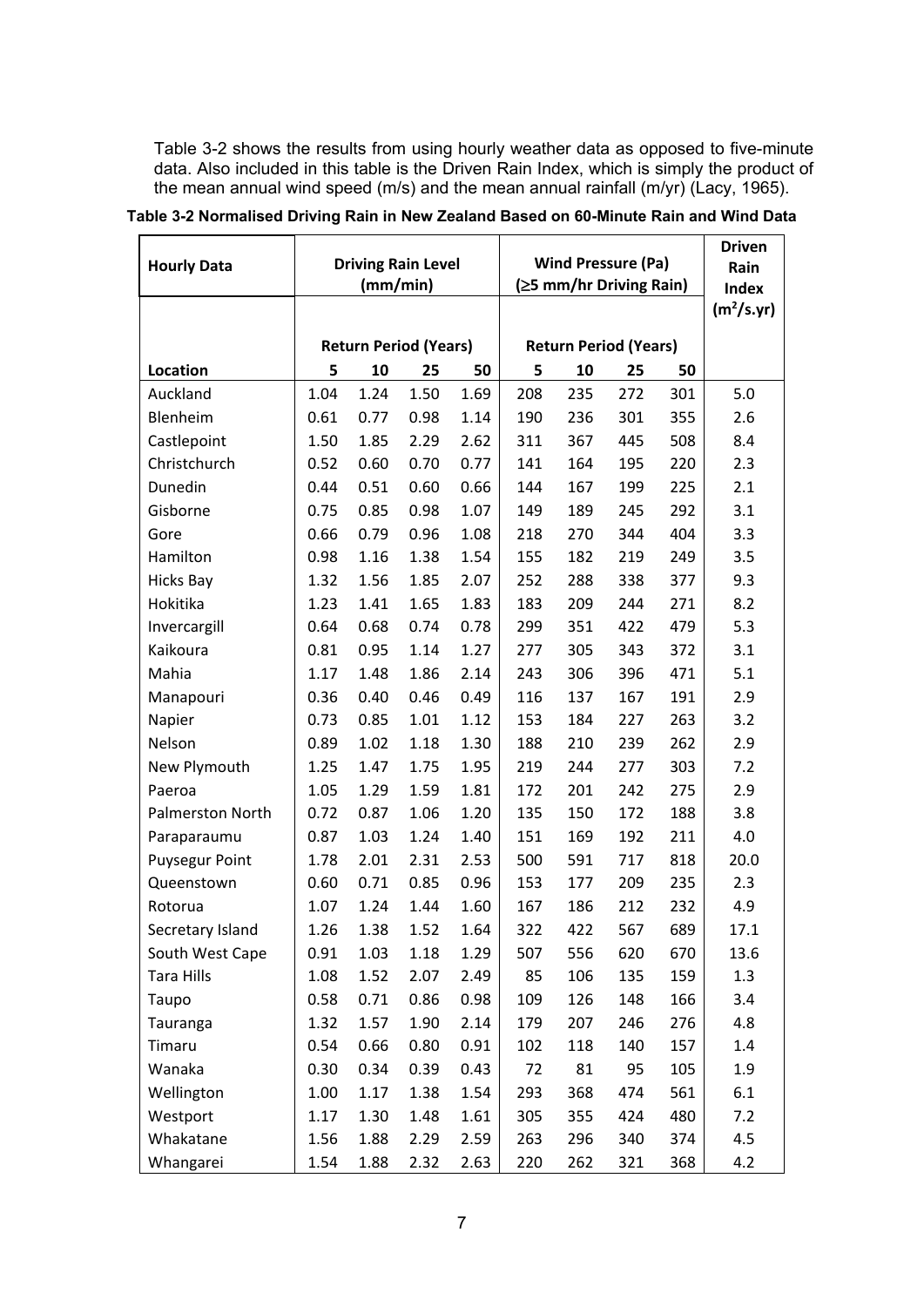

Figure 2 shows the five-year return values as a column chart sorted in order of decreasing wind pressure. For comparison, the annual average wind pressure and average annual rainfall are shown in Figure 3.

**Figure 2 Five-Year Return WDR Rates and Free Wind Pressures for 34 Locations in NZ**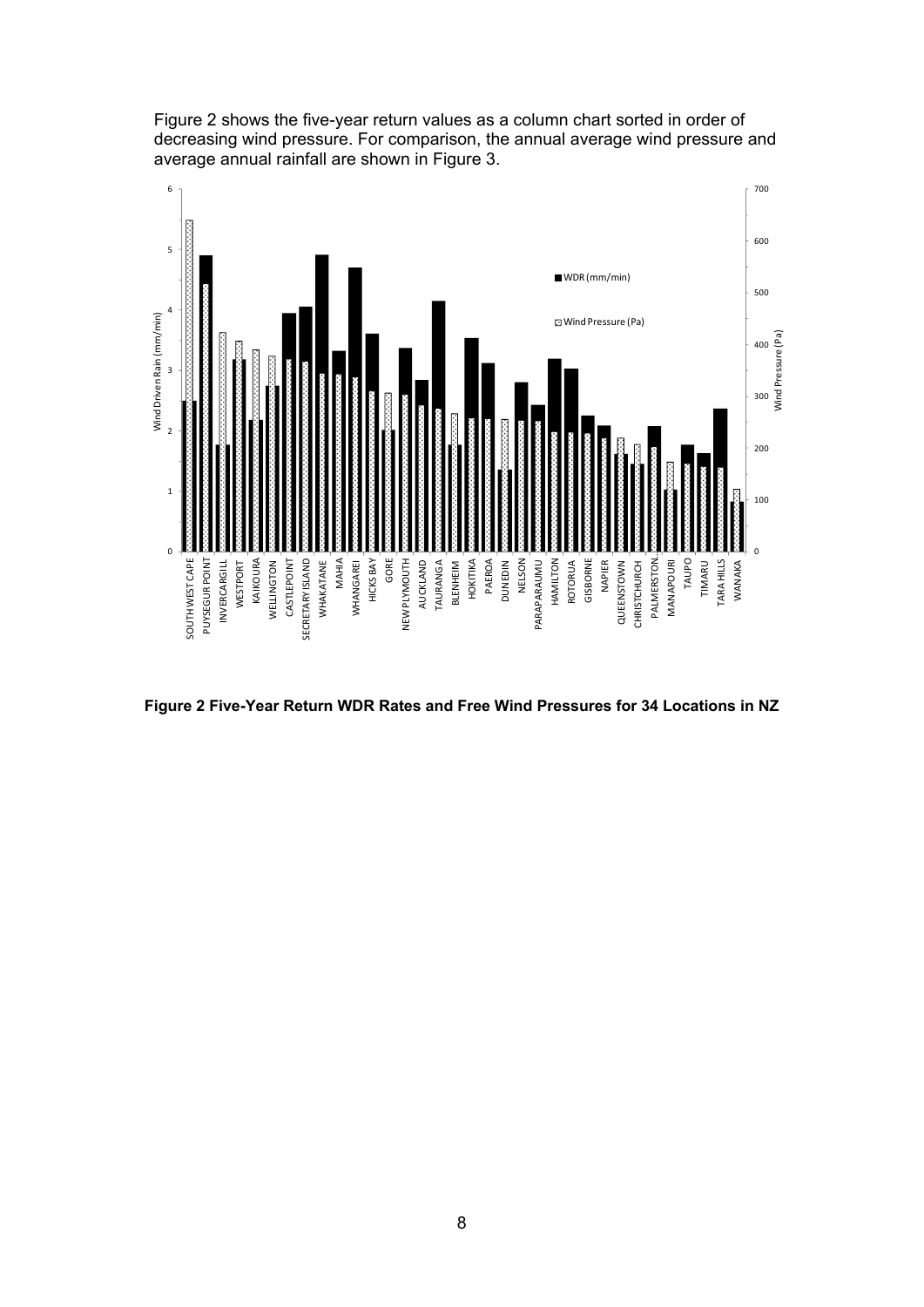

Figure 3 Average Yearly Rainfall and Wind Pressures for 34 Locations in NZ

#### $\mathbf{\mathbf{I}}$ **DISCUSSION OF RESULTS**

#### **41 Selection of a Suitable Return Period**

Table 3-1 and Table 3-2 contain data corresponding to return periods of five, ten, 25 and 50 years. When selecting a suitable return period, it may be arqued that the return period for wind pressures and WDR rates should be linked to the service life of the structure. say 25 or 50 years. This should certainly be the case when considering the ultimate wind loads on a structure, for example, but the consequence of real WDR events exceeding the levels for a given return period should be considered. In a severe case, water penetration into the structure may occur, but the building is unlikely to be critically compromised. In addition, large sampling errors are introduced if the return period is far longer than the period that data is available. It is therefore considered that a five-year return period is a pragmatic choice when discussing WDR in New Zealand, noting that this represents a 20% chance of exceedance in any given year.

## **4.2 Variation in Wind-Driven Rain Across the Country**

The analysis of wind-driven rain was performed using data from 34 locations, but not all of these locations are population centres. Unsurprisingly, some of the most severe conditions are observed at exposed coastal locations, such as the South West Cape on Stewart Island. However, other results are worthy of comment, especially because of how they compare with New Zealanders' typical opinions of the weather.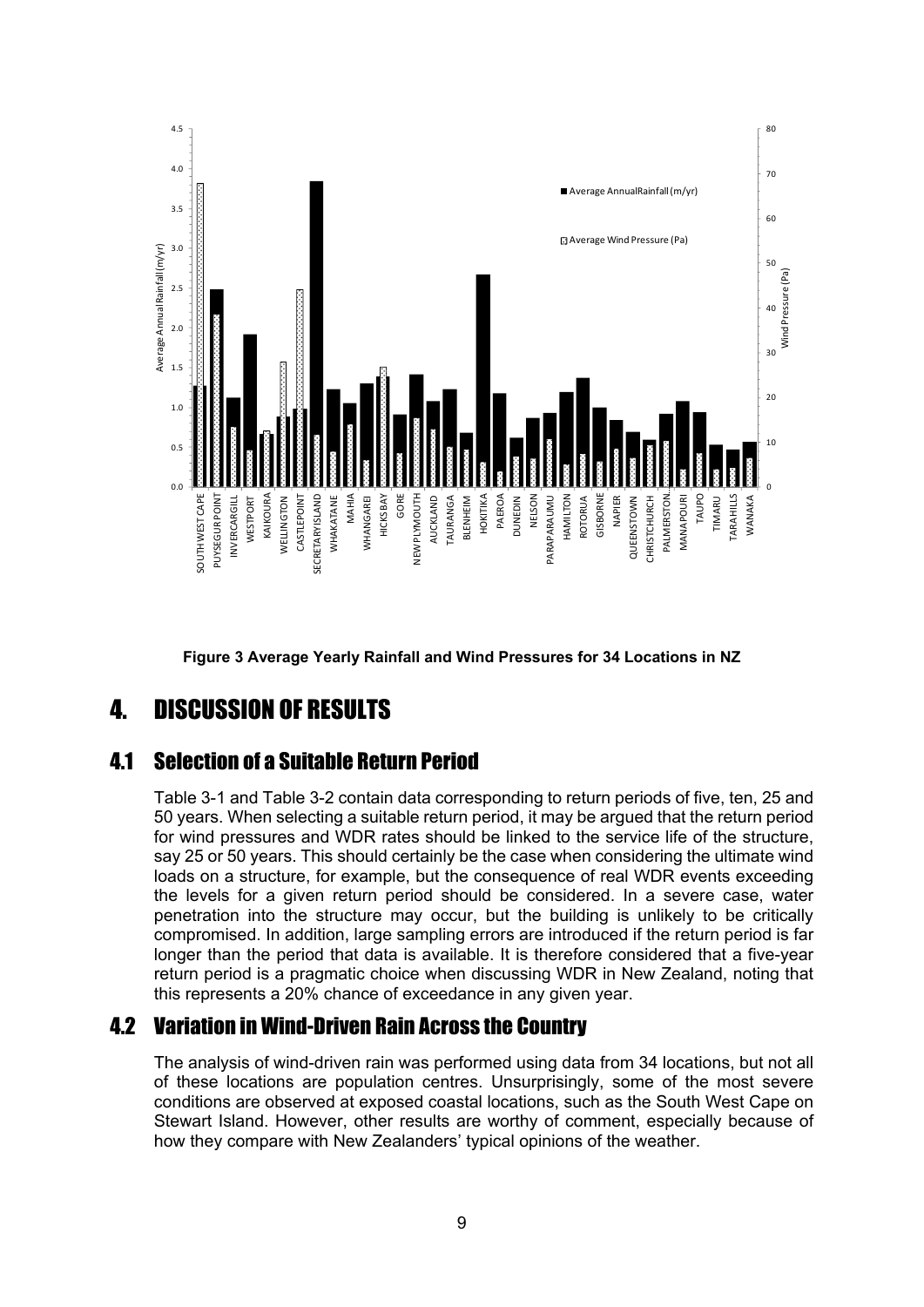Wellington has a reputation as one of the windiest cities on Earth. This is borne out to some extent in the WDR rain analysis but places such as Invercargill, Westport and Kaikoura actually have a higher five-year return wind pressure. This is because the analysis only used the peak values in each year. Figure 3 shows that Wellington has easily the highest average wind pressure of any population centre in New Zealand.

## 4.3 Comparison with Other Countries

Driving rain analyses have been performed for numerous other countries, however it is difficult to compare these data because there are often differences in the method used. The most direct comparison can be made with Canada (Cornick and Lacasse, 2005), because of the similarity of the method used.

Table 4-1 shows some selected five-year return data from the two countries. One point of difference between the two sets of data is the threshold amount of wind-driven rain used to select wind records (1.8 mm/hr in the Canadian Study versus 5 mm/hr in this study). However, subsequent analysis showed that lowering the threshold for the New Zealand data had no effect for 29 of the locations and only altered the resultant wind pressures by a few pascals in the other five locations. Therefore this difference in the analysis method is considered negligible. Data for some of the largest cities (by population) for each country are shown along with the location corresponding to the highest wind pressure. Certainly, New Zealand's urban areas appear to experience severe driving rain compared with cities in Canada.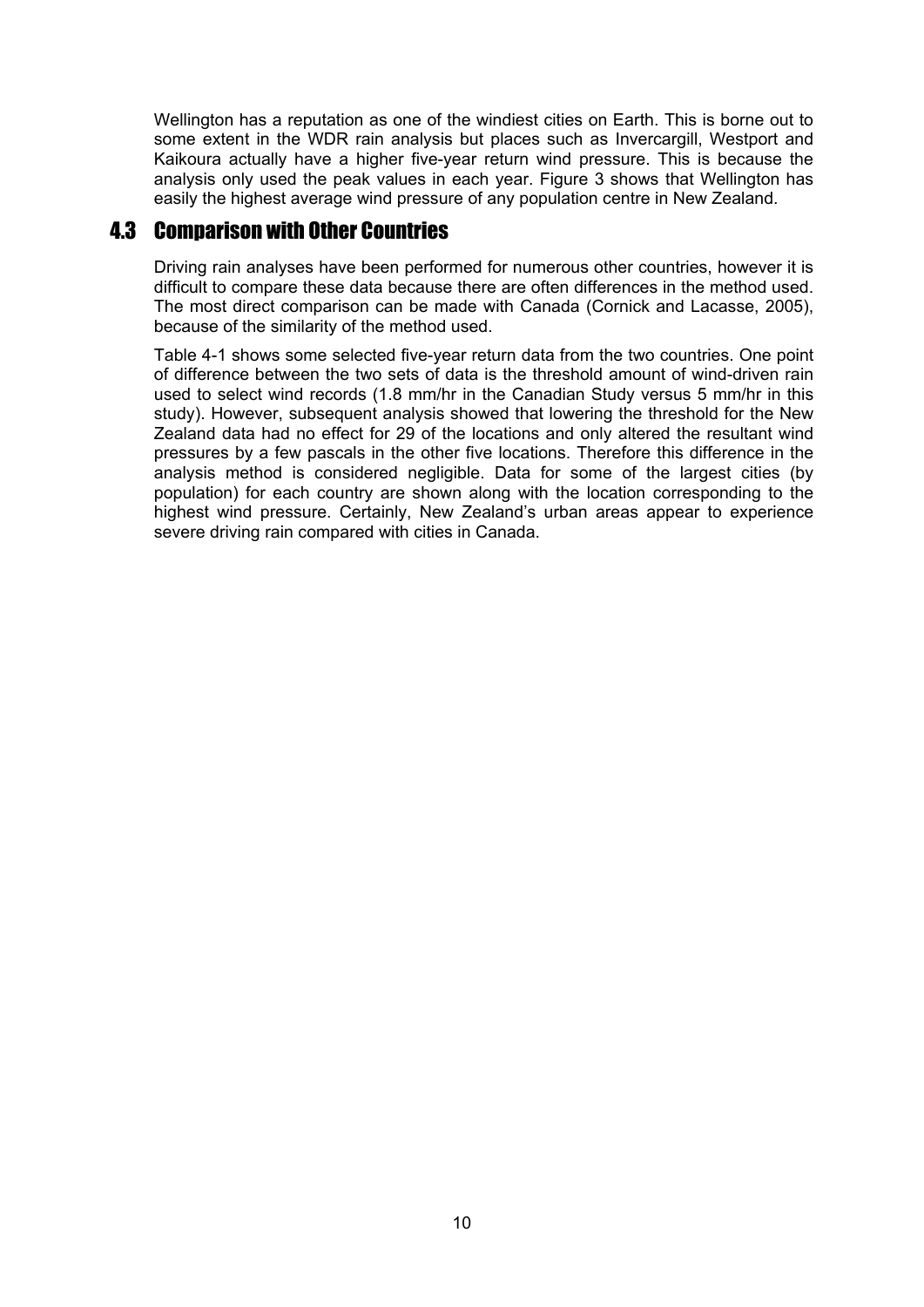| <b>New Zealand</b> | Wind-<br><b>Driven Rain</b><br>Rate<br>(mm/min) | <b>Wind Pressure</b><br>(Pa) |  |
|--------------------|-------------------------------------------------|------------------------------|--|
| Auckland           | 2.8                                             | 282                          |  |
| Wellington         | 2.8                                             | 377                          |  |
| Christchurch       | 1.5                                             | 207                          |  |
| Hamilton           | 3.1                                             | 230                          |  |
| Dunedin            | 1.3                                             | 247                          |  |
| South West Cape    | 2.5                                             | 640                          |  |
| Canada             |                                                 |                              |  |
| Calgary            | 1.2                                             | 280                          |  |
| Toronto            | 1.0                                             | 180                          |  |
| Vancouver          | 0.6                                             | 150                          |  |
| Ottawa             | $1.3\,$                                         | 190                          |  |
| Sandspit           | 2.8                                             | 630                          |  |

#### Table 4-1 Driving Rain Data for New Zealand and Canada (Cornick and Lacasse 2005)

Sahal and Lacasse (2008), whose method is used in this study, derived driving rain parameters for Istanbul (Turkey). Because of the lack of availability of climate records, the data was based on 30-minute averages; the five-year return WDR rate was 0.7 mm/min and the five-year wind pressure was 174 Pa. Comparing this to the hourly data for New Zealand would put Istanbul unsurprisingly towards the lower end of WDR severity.

The British Standard, BS8104 – Assessing exposure of Walls to Wind Driven Rain (BSI) 1992) describes a local spell index method and a local annual index method for assessing WDR. The spell index is used when considering water penetration of a wall and the annual index is used when considering the moisture content of an exposed building material. Both of the methods correspond to a three-year return period. A spell is a variable time period that can include several WDR events interspersed with periods of up to 96 hours without appreciable WDR. The current method was developed from an earlier driven rain index, which originally took the form of the product of the annual rainfall (in  $m/vr$ ) and the annual average wind speed ( $m/s$ ). A value greater than seven was considered "severe", values between three and seven "moderate", while those below three were considered "sheltered". The current method relies on location-specific detail within the standard so is not directly transportable to New Zealand. For simplicity the old method was used for comparison with New Zealand and the annual driven rain index is shown in Table 3-2 for the 34 locations.

It can be seen that using the old annual driven rain index, Hokitika becomes the population centre with the most severe WDR, quite a different result to the main analysis in this paper. In particular, it could be expected that Wellington would fall into the "severe" category, but based on climate data from 1997-2011 that is not quite the case. Kaikoura also ends up with very different results based on the method used. It has one of the most severe five-year return wind pressures but is only just above the sheltered classification using the old annual driven rain index. For comparison, Figure 4 shows wind-driven rain maps based on BS8104 and the old annual driven rain index. There is a degree of similarity between the two; the "severe" category in the old map roughly aligns with "very severe" in the new map and the "moderate" category in the old map is similar to the combination of "moderate" and "severe" in the new map.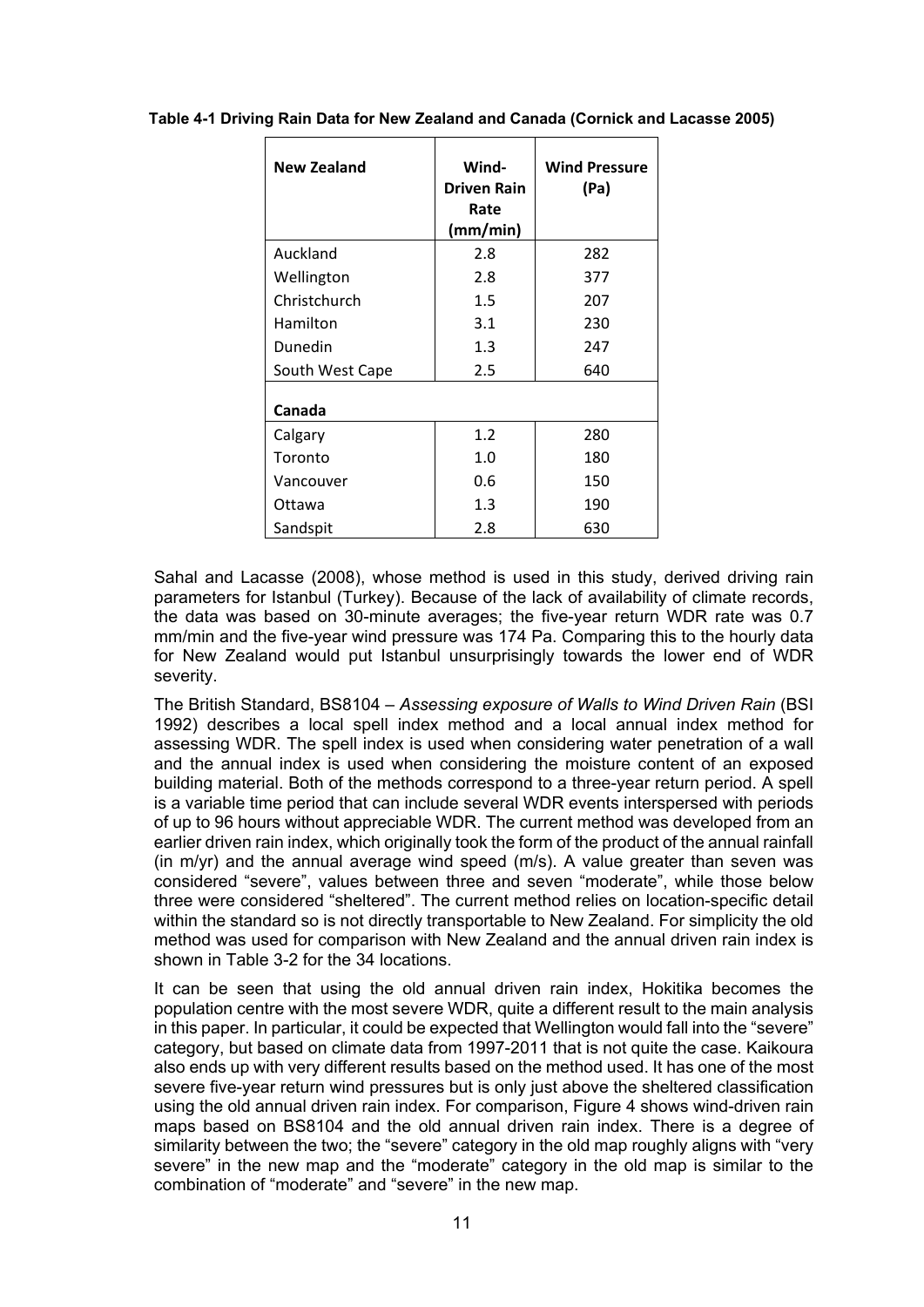

Figure 4 Spell Index Map (Technology Strategy Board [2010]) and the Earlier Annual Driven **Rain Index Map for the UK (Lacy 1977)** 

If the rough assumption is made that values for the old annual driven rain index align with the spell index in the following way:  $>7$  = very severe;  $>4$  = severe;  $>3$  = moderate;  $<$ 3 = sheltered, the classification shown in Table 4-2 is obtained.

| <b>Very Severe</b>    | <b>Severe</b> | <b>Moderate</b>         | <b>Sheltered</b> |  |
|-----------------------|---------------|-------------------------|------------------|--|
| <b>Puysegur Point</b> | Wellington    | Paraparaumu             | Paeroa           |  |
| Secretary Island      | Invercargill  | <b>Palmerston North</b> | Manapouri        |  |
| South West Cape       | Mahia         | Hamilton                | Nelson           |  |
| <b>Hicks Bay</b>      | Auckland      | Taupo                   | Blenheim         |  |
| Castlepoint           | Rotorua       | Gore                    | Christchurch     |  |
| Hokitika              | Tauranga      | Napier                  | Queenstown       |  |
| New Plymouth          | Whakatane     | Gisborne                | Dunedin          |  |
| Westport              | Whangarei     | Kaikoura                | Wanaka           |  |
|                       |               |                         | Timaru           |  |
|                       |               |                         | Tara Hills       |  |

Table 4-2 Estimated BS8104 Spell Index Classifications for New Zealand

In summary, there would likely be several differences in the results compared with the main analysis in this paper if the BS8104 method was used for New Zealand. If the BS8104 method was used, it is expected that the WDR levels would be similar to those in the UK, given the distribution of estimated spell indexes shown in Table 4-2.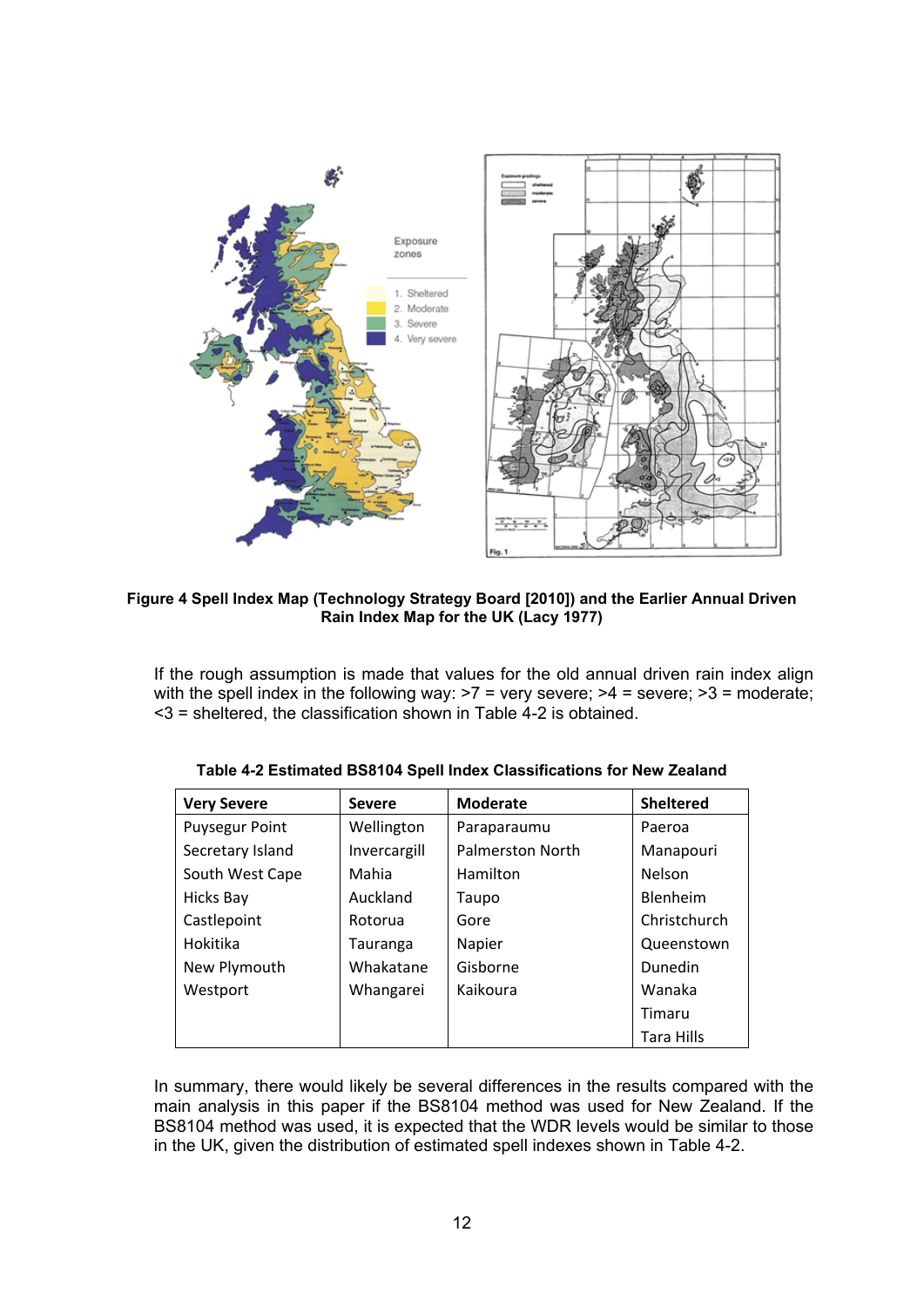## 4.4 Comparison with Existing Water Penetration Test Parameters

In New Zealand, E2/VM1 is typically used to test the weathertightness of residential cladding systems that include a cavity. E2/VM1 is a series of water penetration tests based on the procedure of NZS 4284 – Testing of Building Facades (Standards New Zealand, 2008).

The pressures in the E2/VM1 tests are derived from NZS 1170 – General Structural *Design and Design Loadings for Buildings* (Standards New Zealand, 2003), which describes the calculation of ultimate limit state and serviceability limit wind pressures. NZS 1170 also specifies the various factors that should be applied to the free wind speed to account for effects from topography, height and shielding etc. The final test pressures are 455 Pa for the static pressure tests  $(30\%$  of the pressure arising from a 55 m/s wind) and 455-910 Pa for the cyclic pressure tests. The spray rate for the tests is specified as being not less than 3 L/m<sup>2</sup>. Figure 5 shows these values plotted with the WDR data from this study.



**Figure 5 E2/VM1 Test Parameters Compared with Five-Year WDR Rates and Pressures in New Zealand** 

The pressures from E2/VM1 exceed the normalised five-vear return wind pressures for the vast majority of locations in New Zealand and the spray rate from E2/VM1 is higher than the five-year return WDR rate for approximately half of the locations. However, the vast majority of site wind pressures (and hence WDR rates) are likely to be lower than normalised values because the sites will be in more sheltered locations than that assumed by the normalisation process.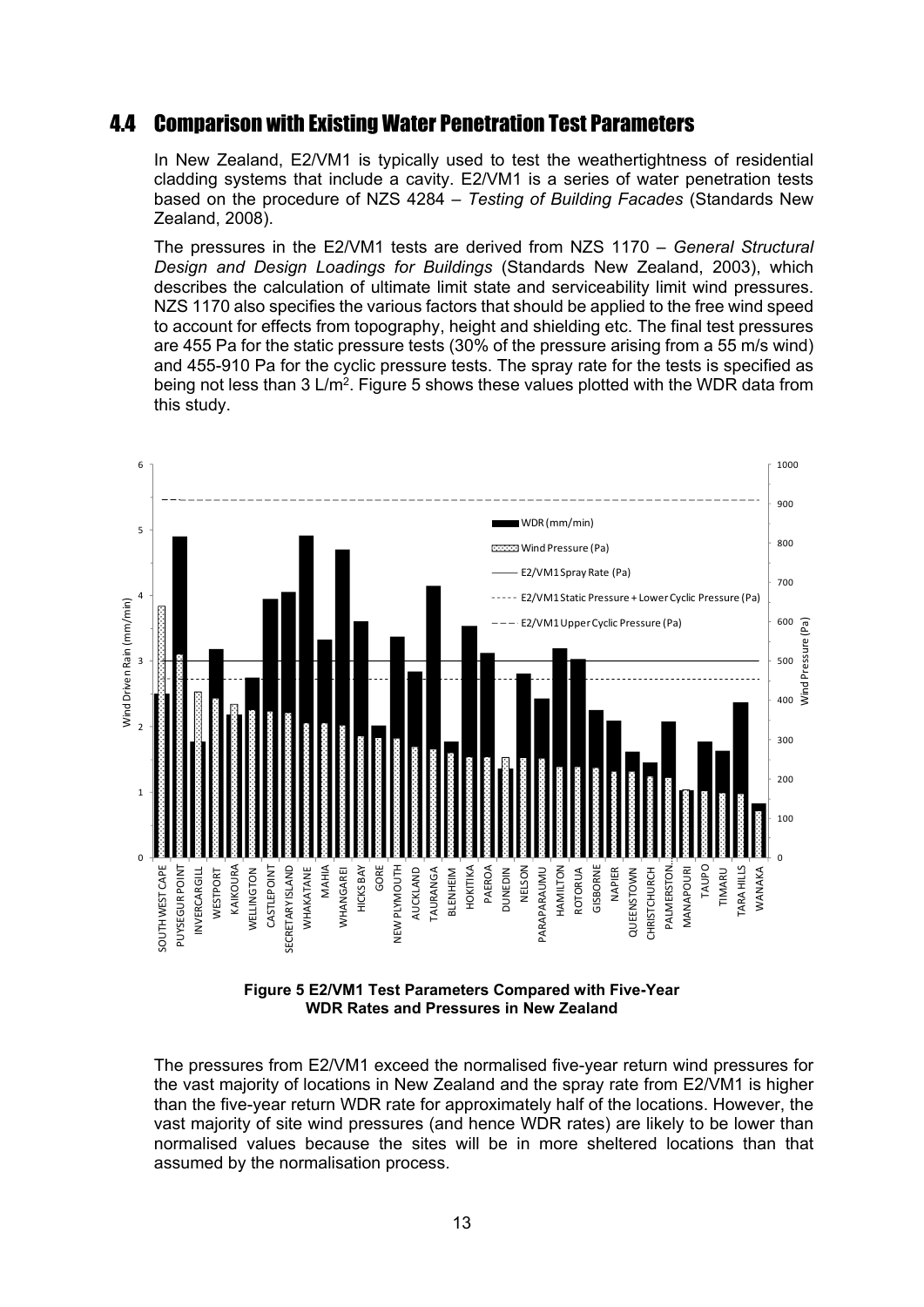In terms of the relative importance of the spray rate (WDR rate) and test pressure (wind pressure), it is likely that the pressure is the most important. Typically, as long as the spray rate is high enough to sustain a film of water on the surface of the wall, then it is likely to be sufficient. In E2/VM1 the concern is where the water goes rather than how much water penetrates so as long as there is free water in the vicinity of a defect, the spray rate is high enough.

Therefore the analysis performed in this study suggests that the parameters in E2/VM1 would exceed the five-year WDR rates and wind pressures for the vast majority of locations in New Zealand. If it was desired to base a water penetration test on the interaction of wind and rain in New Zealand, the test pressures could in theory be lower than what is currently in E2/VM1.

However, the choice of a five-year return period is somewhat arbitrary and E2/AS1 has proven itself to be an effective procedure over the years. Therefore it is not recommended to alter E2/VM1 in light of this study. The data in this study is likely to be most useful when deriving parameters for specific design or unusual situations, for example, where temporary weathertightness for a certain period is desired.

#### 5 **CONCLUSIONS**

- wind-driven rain rates and accompanying wind pressures were calculated for 34  $\bullet$ locations across New Zealand for the period 1995-2011
- urban areas in New Zealand appear to experience high levels of wind-driven rain compared with other countries, Canada in particular, although it is not always straightforward to make direct comparisons with other data. A rough comparison with data from the UK based on the BS8104 spell index method, suggests the WDR levels would be broadly similar in the two countries
- the pressures from E2/VM1 would exceed the five-year WDR rates and wind pressures for the vast majority of locations in New Zealand, because most site wind speeds would be lower than the normalised wind speeds used in this analysis. If it was desired to base water penetration tests on the interaction of wind and rain in New Zealand, the test pressures could in theory be lower than what is currently in E2/VM1
- it is not recommended to alter E2/VM1 in light of this study. This is because of  $\bullet$ the arbitrary nature of any choice about suitable return periods for water penetration and the fact that E2/VM1 has proven itself to be a successful procedure over the years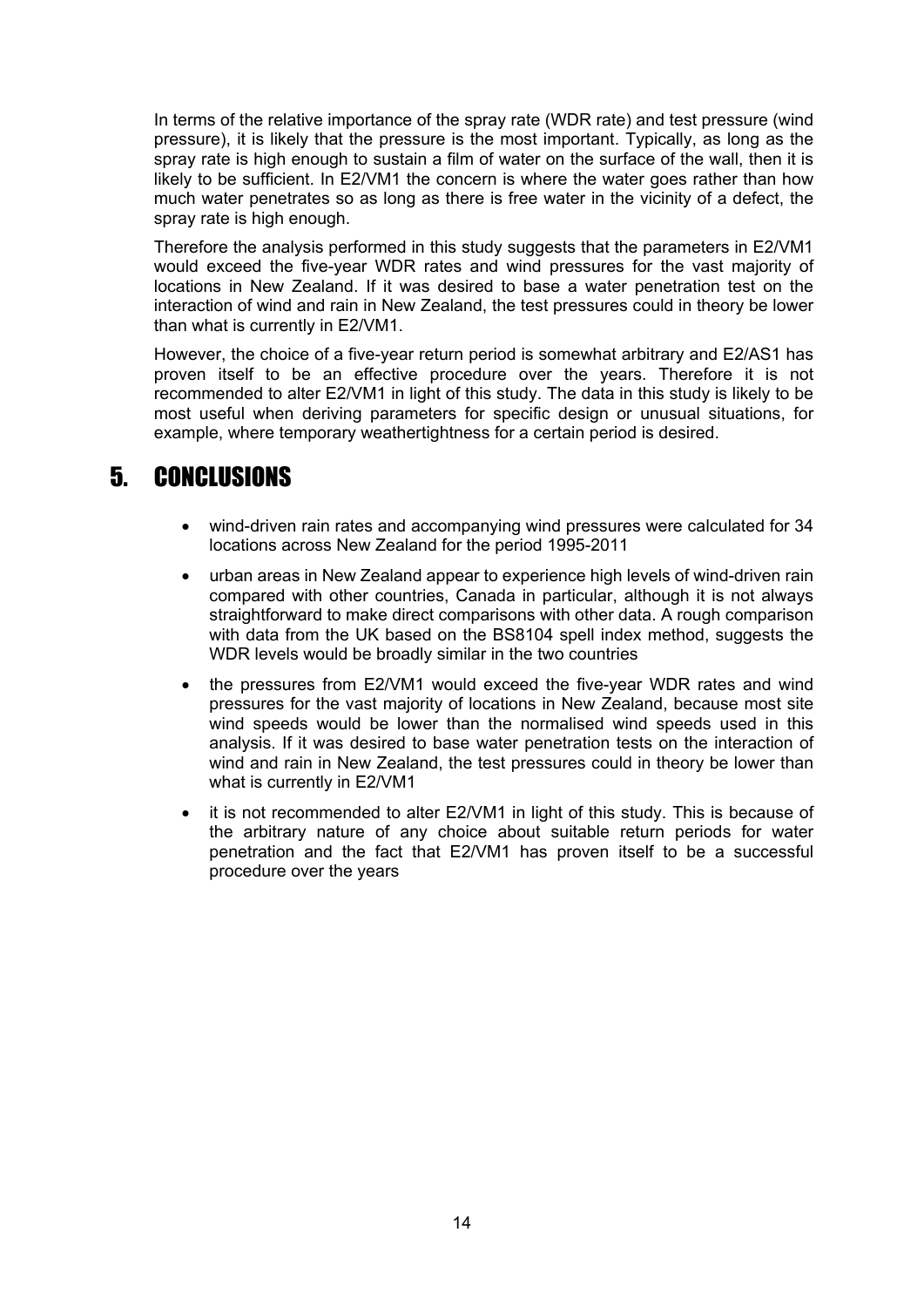## APPENDIX A REFERENCES

- 1. Bassett, M. R. & McNeil, S., and Overton, G. (2009). Ventilation and evaporation in *wall cavities in New Zealand.* Proceedings of the 12<sup>th</sup> Canadian Building Science and Technology Conference. Montreal.
- 2. Bassett, M.R. & McNeil, S., and Overton, G. (2009). Weathertight characteristics of *weatherboard claddings*. Proceedings of the 12<sup>th</sup> Canadian Building Science and Technology Conference. Montreal.
- 3. Blocken, B., & Carmeliet, J. (2004). A review of wind-driven rain research in building science. Journal of Wind Engineering and Industrial Aerodynamics, 92(13), 1079-1130.
- 4. British Standards Institution (1992) BS8104 Assessing exposure of Walls to Wind *Driven Rain.*
- 5. Choi, E. C. (1998). Criteria for water penetration testing. Water Leakage Through *Building Facades1314*
- 6. Cornick, S. M., Dalgliesh, W. A., Said, M. N., Djebbar, R., Tariku, F., & Kumaran, M. K. (2002). Report from Task 4 of MEWS Project-Task 4-Environmental Conditions Final Report.
- 7. Cornick, S. M., & Lacasse, M. A. (2005). A Review of Climate Loads Relevant to Assessing the Watertightness Performance of Walls, Windows, and Wall-Window Interfaces. Journal of ASTM International, 2(10), 1-16.
- 8. Department of Building and Housing. (2011). Approved Document E2/AS1 External *Moisture*. DBH, Wellington, New Zealand.
- 9. Dingle, N., & Lee, Y. (1972). Terminal fallspeeds of raindrops, *Journal of Applied Meteorology11*
- 10. Grimnrud, D. T., Sonderegger, R. C. (1981, April). and Sherman M. H. Infiltration measurements in Audit and Retrofit programs, Lawrence Berkeley Laboratory, University of California.
- 11. Gumbel, E. J. (1954). Statistical theory of extreme values and some practical applications: A series of lectures (p. 51). US Government Printing Office.
- 12. Holmes, J. D. (2001). *Wind loading of structures*. Spon Pr.
- 13. Lacy, R. E. (1965). *Driving-rain maps and the onslaught of rain on buildings*. Building Research Station.
- 14. Lacy, R. E. (1977). An index of exposure to driving rain. In Services and *environmental engineering. Essential information from the building research*  establishment (pp. 232-239). The construction press.
- 15. Mayo A. P (1998). To develop a European Standard dynamic weathertightness test for curtain walling, Task  $4$  – compare the conditions produced by existing test methods with the standard test conditions. Building Research Establishment, 1998.
- 16. Sahal, N., & Lacasse, M. A. (2008). Proposed method for calculating water penetration test parameters of wall assemblies as applied to Istanbul. Turkey, *Building and Environment*, 43(7), 1250-1260.
- 17. Standards New Zealand (1992). NZS 4203 General Structural Design and Design *Loadings for Buildings.*
- 18. Standards New Zealand (2002). NZS 1170 General Structural Design and Design *Loadings for Buildings.*